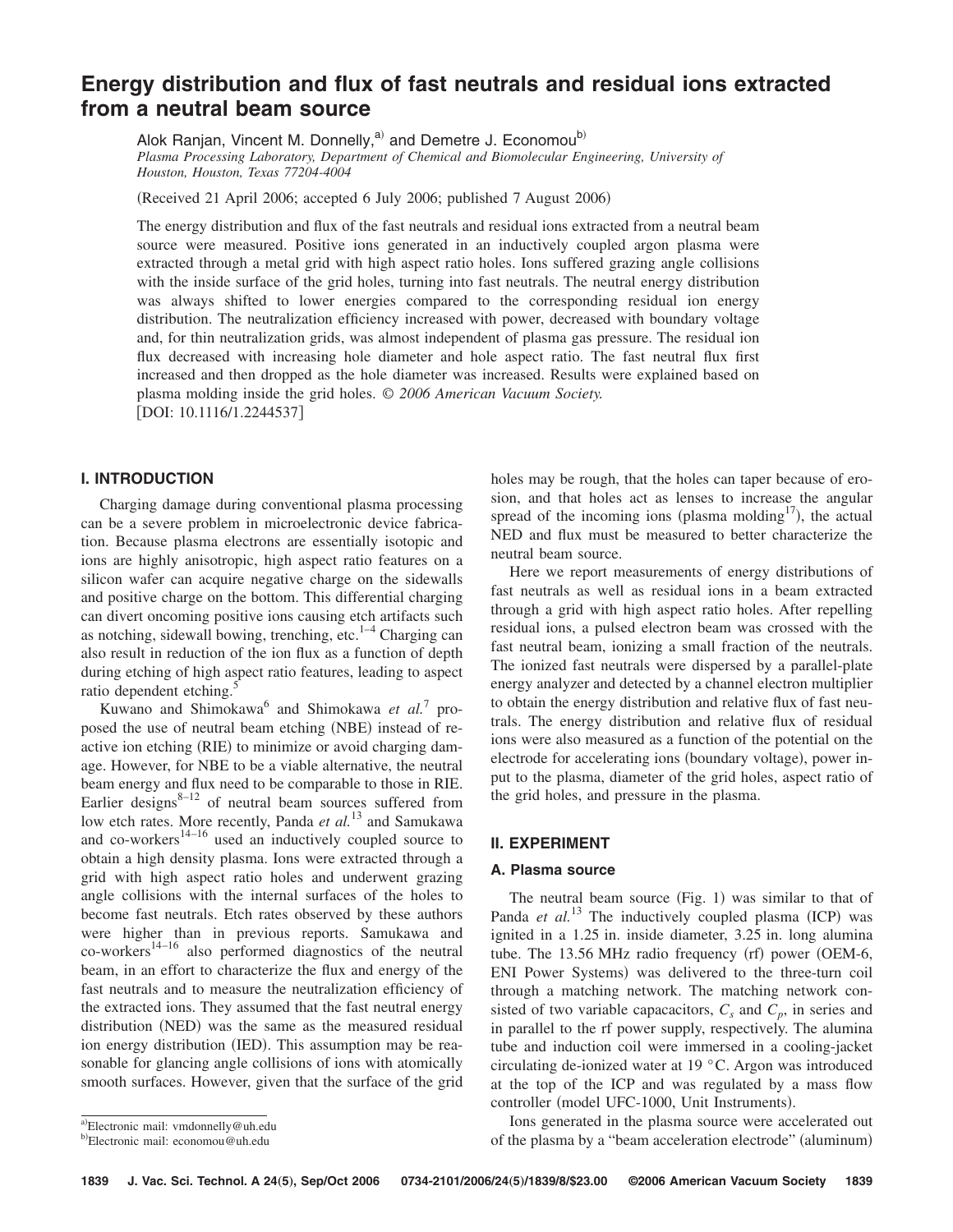

FIG. 1. Schematic of the neutral beam source.

attached to the top of the ICP source. The beam acceleration electrode taps a fraction of power from the rf power supply. A boundary voltage  $(V_b)$  was generated by coupling the beam acceleration electrode to the rf power supply by a variable capacitor  $(C_b)$ . By changing  $C_b$ , the boundary voltage  $V<sub>b</sub>$  could be varied, which provided control over ion energy and hence neutral beam energy. A high voltage divider probe (Tektronix) was used to measure  $V_b$ . The accelerated ions pass through a grounded neutralizion grid (Fig. 2), strike the internal surfaces of the holes of the grid at grazing angles, and are converted to fast neutrals. Neutralization grids with four different hole sizes and aspect ratios were used (see Table I). Low pressure in the plasma source (large mean free path) minimized the probability of charge exchange collisions between ions and slow neutrals.

The vacuum system, downstream ultrahigh vacuum (UHV) stainless steel chamber, and associated electronic components are shown schematically in Fig. 3. The downstream chamber housed the sensor for fast neutral and residual ion beam characterizations. The chamber was pumped by a 600 l/s turbomolecular pump (model ET600WS, Ebara Corp.), backed by a two-stage rotary mechanical pump (model CFS 16/25, Leybold). The pressure in the downstream chamber was monitored by an ionization gauge (model G100F, Kurt J. Lesker). With a typical pressure of

TABLE I. Specification of the grids used.

| Grid           | Hole size<br>$(\mu m)$ | Pitch<br>$(\mu m)$ | Transparency<br>$(\%)$ | Hole<br>aspect<br>ratio |
|----------------|------------------------|--------------------|------------------------|-------------------------|
|                | 154                    | 272                | 29                     | 7:1                     |
| $\mathfrak{D}$ | 330                    | 470                | 43                     | 7:1                     |
| 3              | 330                    | 470                | 43                     | 10:1                    |
| 4              | 630                    | 914                | 43                     | 10:1                    |

10 mTorr in the plasma source (measured by a capacitance manometer, Baratron 626A, MKS), the downstream chamber pressure was  $\sim 10^{-5}$  Torr.

# **B. Electron gun**

An electron gun (model ELG-2/EGPS-1022, Kimball Physics) was used to ionize the fast neutrals exiting the neutral beam source. The electron gun was operated to deliver a maximum electron current of 10  $\mu$ A, with an approximate spot size of the electron beam of 2 mm. The energy of the electron beam was fixed at 85 eV to maximize the signal since the electron impact ionization cross section of Ar is maximum at 85 eV. $^{18}$ A pulse generator (model 8013B, HP) was used to pulse the electron gun at a frequency of 200 Hz.

#### **C. Parallel-plate electrostatic analyzer**

To measure the fast neutral energy distribution, residual ions exiting the neutral beam source were repelled by a grid (Ni, 90% open) at positive potential, 5 mm from the neutralization grid. Another grid (Ni, 90% open) at ground potential 2 mm below shielded the repelling grid and prevented distortion of the electron beam. After passing through the grids, neutrals were ionized by electron impact ionization using the electron gun. The magnitude of the ionized fast neutral current was of the order of picoamperes. It was desirable to analyze ions generated by electron impact of fast neutrals as close to the ionization region as possible to avoid collisions of these ions with background slow neutrals. An inclined parallel-plate electrostatic energy analyzer (called parallel-



FIG. 2. Schematic of the neutralization grid holes and plasma molding over the holes. FIG. 3. Schematic of overall experimental setup.

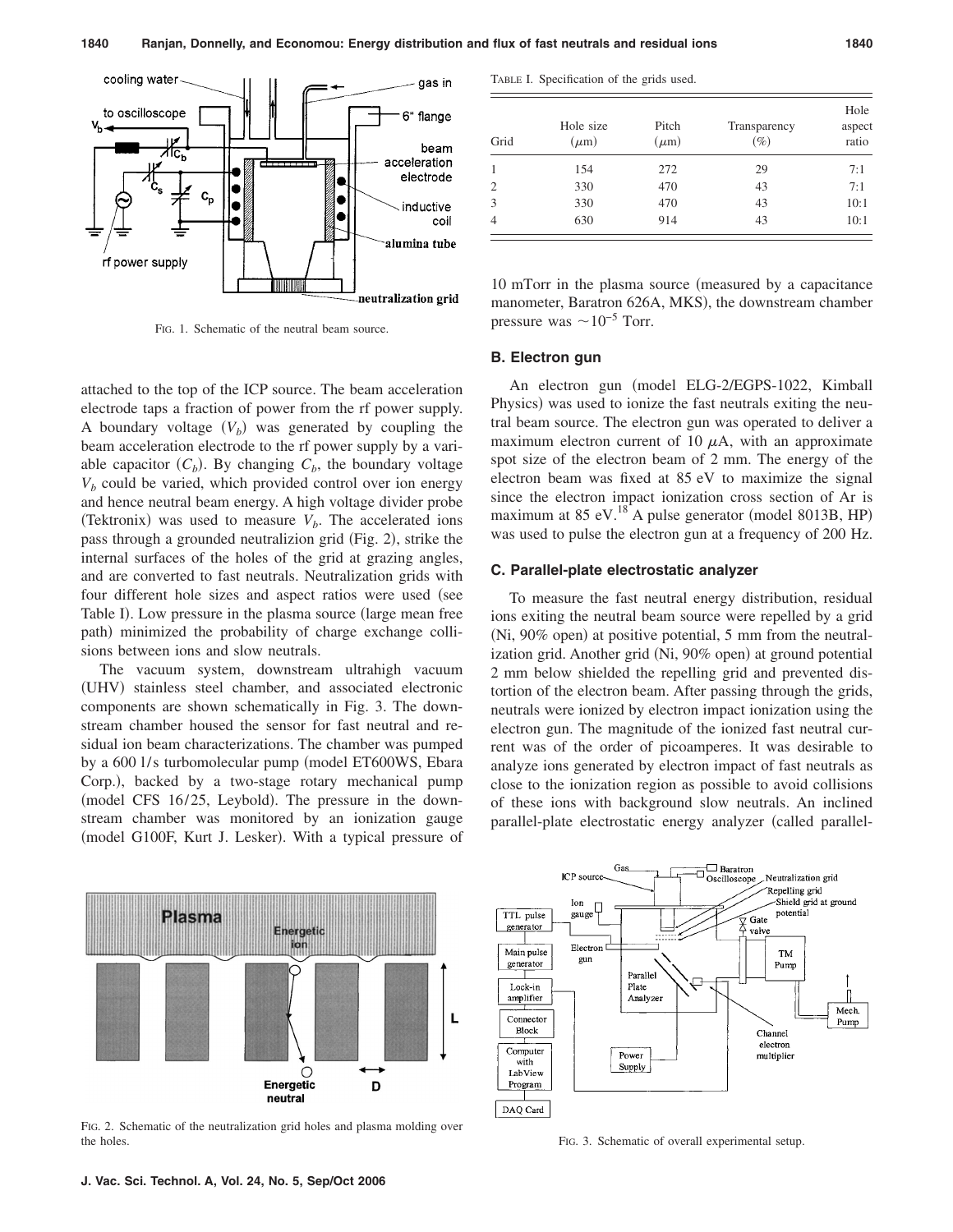

FIG. 4. Schematic of parallel-plate electrostatic ion energy analyzer.

plate analyzer hereafter) together with a channel electron multiplier (CEM) (model 5904 Magnum, Burle Electro-Optics Inc.) was used to measure the ion energy distribution. A schematic of the parallel-plate analyzer is shown in Fig. 4. It was a modified version of a design proposed by Yarnold and Bolton, $^{19}$  and elaborated on by Harrower.<sup>20</sup> The principle of operation is that the path of a charged particle in an electric field depends on the particle's energy. A uniform electric field was created by applying a variable voltage between the two parallel metal plates. The upper plate was held at ground potential and the lower plate was kept at positive dc potential (V) with respect to ground (model N5752A, Agilent Technologies). The upper plate had an entrance slit (S1) and an exit slit (S2). The CEM was mounted in front of the exit slit. Ions pass through the entrance slit and travel in parabolic trajectories, covering different horizontal distances depending on the initial ion kinetic energy and applied voltage between the plates. The exit slit, S2, placed at a suitable distance  $x$  from the entrance slit, S1, works as an energy selector, allowing a beam of ions of any desired energy to leave the analyzer. Ions exiting slit S2 strike the input aperture of the CEM. The kinetic energy of the ions coming out of S2, *E*, is related to the potential difference between the plates,  $V$ , by<sup>19</sup>

$$
E = \frac{Vx}{2L} \frac{1}{\sin 2\theta}.
$$
 (1)

Here,  $\theta$  is the angle between the ion beam and the plates, and *L* is the separation between the plates. The dispersion of ions is maximum at  $\theta = 45^\circ$ . At that angle, Eq. (1) becomes

$$
E = \frac{Vx}{2L}.\tag{2}
$$

Equation (2) establishes a linear relationship between the voltage applied between the plates and the energy of ions able to pass through the exit slit. The energy distribution of ions was obtained by measuring the current collected by the CEM when the voltage between the plates was varied. The resolution of the parallel-plate analyzer is given by<sup>19</sup>

$$
\frac{\Delta E}{E} = \frac{\Delta x}{x},\tag{3}
$$

where  $\Delta x$  is the slit width.

The analyzer used in this study consisted of two stainless steel plates, each  $15 \times 15$  cm<sup>2</sup>, separated by a distance of 2.28 cm. Both entrance and exit slits were 2 mm wide and 10 mm long and were separated by 5 cm. The theoretical resolution of this analyzer is 25. The CEM entrance was 2 mm away from the exit slit. The input aperture and the collector end of the CEM were biased at high negative voltage (1.5 kV) and at ground potential, respectively. The CEM was enclosed in a metal cage at ground potential to prevent stray ions and electrons reaching the input aperture of the CEM, as well as to shield the electron beam emanating from the electron gun from the high voltage applied to the input aperture of the CEM.

#### **D. Experimental procedures**

#### *1. Plasma ignition*

The plasma was ignited at a rf power of 150 W and a pressure of 50 mTorr. Pressure was then set to any desired value by adjusting the feed gas flow rate. Tuning of the matching network minimized the reflected power to almost zero.

# *2. Measurement of energy distribution of fast neutrals and residual ions*

The potential of the repelling grid was set at ground. The voltage of the lower plate of the parallel-plate analyzer was varied linearly and was controlled by a computer through LABVIEW™ via a GPIB data acquisition (DAQ) card. The current from the CEM (representing number of ions per energy interval) was detected with a picoammeter (model 485, Keithley) and was recorded on a computer via a DAQ card. A LABVIEW™ program was used for data acquisition.

To obtain the energy distribution of fast neutrals, a high positive voltage was applied on the repelling grid. Even after removing all residual ions, however, a large background, of the order of 100 times the ionized neutral signal, was observed at the output of the CEM due to UV light and stray ions. By pulsing the electron beam and using a phase sensitive detector (lock-in amplifier, model SR530, Stanford Research), a signal of  $\sim 10^{-13}$  A was extracted from ionized fast neutrals. A schematic of the pulsed beam technique used in this study is shown in Fig. 5.

At a downstream chamber pressure of  $\sim 10^{-5}$  Torr, there are also slow (thermalized) neutrals present in the chamber. The electron beam ionizes these slow neutrals as well, contributing to the lock-in amplifier signal. To account for this contribution, the procedure described in the previous section was repeated with the plasma off, and this signal was subtracted from the signal with the plasma on.

Equation (3) implies that the width  $\Delta E$  of the energy of ions coming out from the exit slit of the analyzer is directly proportional to the mean energy *E* of these ions. Therefore, the ion energy distribution was obtained by dividing the or-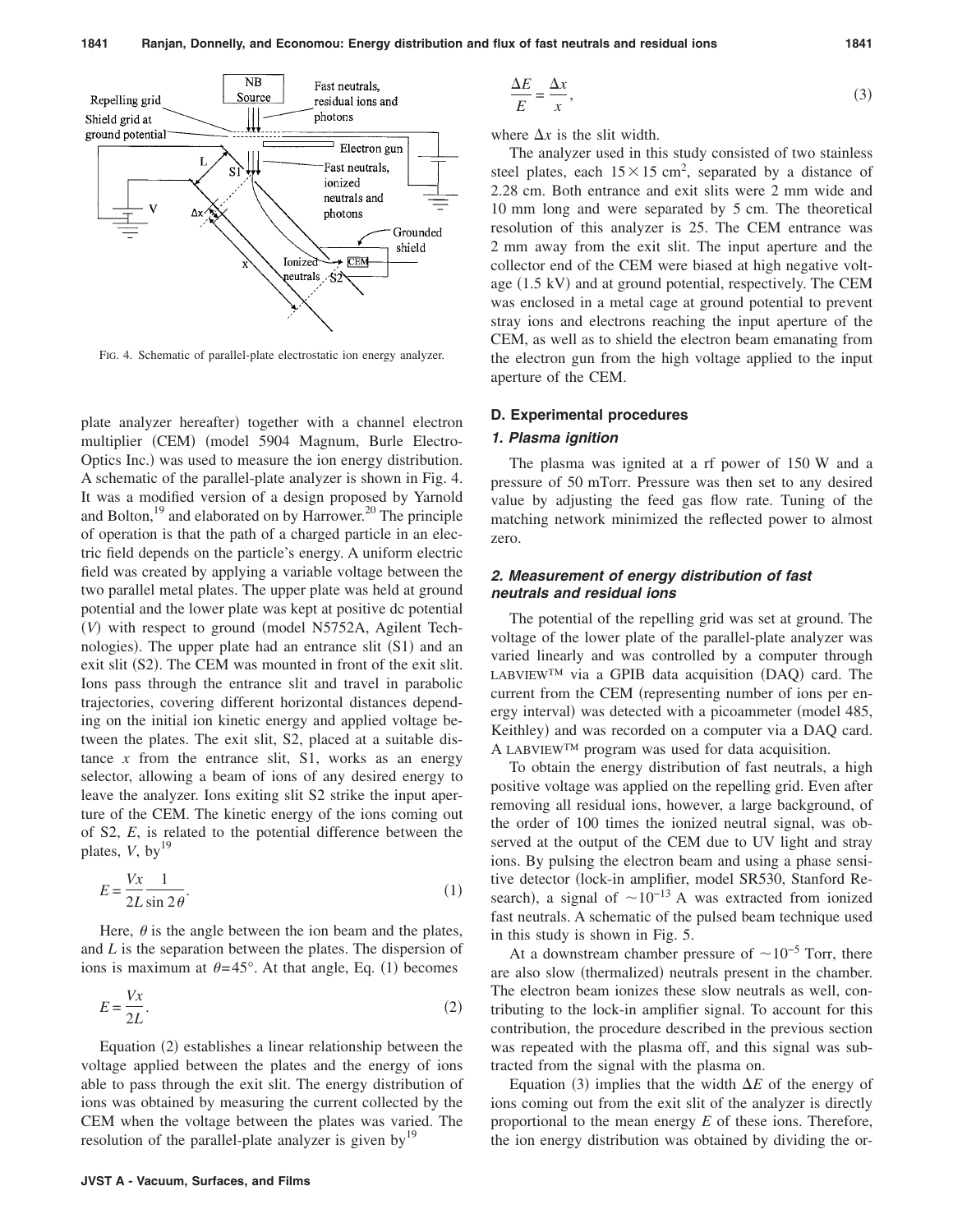

FIG. 5. Using a pulsed electron beam to extract the signal due to ionized fast neutrals from a large background signal.

dinate of the experimental curve by the corresponding energy. Also, the efficiency of ionization of fast neutrals depends on the speed of the neutrals. Faster neutrals ionize less efficiently, giving less signal. Therefore, the ordinate of the experimental curve was multiplied by the velocity of the fast neutrals to obtain the actual energy distribution of the neutral beam.

# **III. RESULTS AND DISCUSSION**

Experiments were conducted over the (plasma gas) pressure range of  $10-40$  mTorr, power range of  $150-350$  W, and boundary voltage range of 10– 70 V. The reported power is the sum total of the power dissipated in the plasma and the power dissipated in the induction coil. Electron temperature was in the range of  $3-6$  eV and plasma density was in the range of  $1.4 \times 10^{11}$  to  $3.5 \times 10^{12}$  cm<sup>-3</sup> for argon plasma, as measured by Kim and Economou<sup>21</sup> in a similar plasma reactor. The base conditions in all the experiments were plasma gas pressure of 10 mTorr, power of 150 W, and boundary voltage  $V_b$  of 50 V. Collisions with background slow neutrals change the energy distribution of fast neutrals, residual ions, and ions produced by ionization of neutrals. The plasma chamber used in this study was pumped through the UHV downstream chamber. When the plasma gas pressure was 10 mTorr, with a 1 in. diameter aperture of the neutralization grid, the downstream chamber pressure was  $\sim$ 10<sup>-4</sup> Torr. To avoid collisions of fast neutrals with the background gas, the neutralization grid aperture was reduced to 5 mm diameter. In this case, with a plasma gas pressure of 10 mTorr, the downstream chamber pressure was  $\sim$ 10<sup>-5</sup> Torr, resulting in a mean free path of  $\sim$ 3 m for argon. The path length of fast neutrals from the neutralization grid to the CEM was about 10 cm. Thus, there should be negligible collisions of fast neutrals with the background gas.

With a smaller aperture neutralization grid, the flow rate into the plasma chamber was also smaller for a given plasma gas pressure (compared to the larger aperture grid). With a small gas flow rate, contamination by outgassing of the alumina walls of the plasma source, as well as sputtering of the walls, could be significant. A spectrum of plasma emission at very low flow rates [0.5 SCCM (SCCM denotes cubic centimeter per minute at STP)] showed that the O- and Al-atom lines were very weak as compared to Ar lines, suggesting that plasma contamination was not important.



FIG. 6. (a) Residual ion energy distribution. (b) Fast neutral energy distribution. (c) Residual ion flux, fast neutral flux, and neutralization efficiency. Conditions: 150 W power and 50 V boundary voltage. The hole diameter was 154  $\mu$ m and the hole aspect ratio was 7:1.

Figures  $6(a)$  and  $6(b)$  show the residual IED and fast NED, respectively, for neutralization grid 1 (Table I) for different (plasma gas) pressures. The IED exhibits multiple peaks, suggesting that the ion transit time through the sheath is comparable to the applied rf period. The maximum sheath potential is determined by capacitive coupling by the beam acceleration electrode (Fig. 1) and/or the rf induction coil. In the absence of collisions in the sheath, the maximum ion energy will equal the maximum sheath voltage, if ions follow the instantaneous sheath potential. The sheath thickness was estimated by Kim and Economou<sup>21</sup> in a similar reactor to be in the range  $360-380 \mu m$ , at 150 W and 10–40 mTorr. The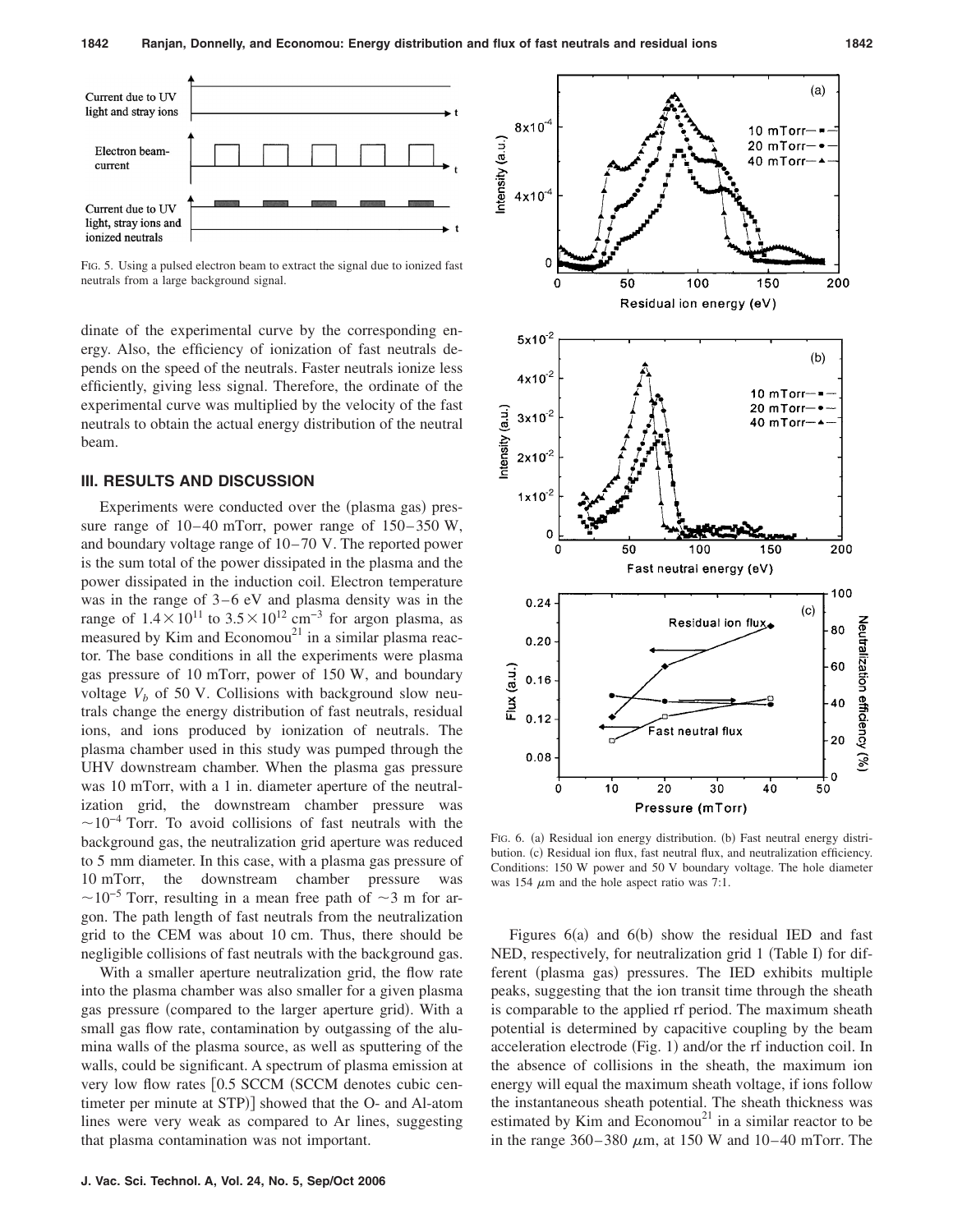ion-atom charge transfer cross section for Ar ions at 90 eV is  $3.0 \times 10^{-15}$  cm<sup>2</sup>.<sup>22</sup> Thus the ion mean free path at 10, 20, and 40 mTorr is 10, 5, and 2.5 mm, respectively, making ion flow in the sheath nearly collisionless. Since the sheath thickness is larger than the hole diameter,  $L_{sh} > d$ , there should be only weak plasma molding in the holes. $^{23}$  Thus, ions should collide with the inside surface of the holes of the grid at a grazing angle, based on their angular distribution coming out of the plasma, augmented by plasma molding over the holes. The peak of the NED is shifted to lower energies by 20 eV, compared to that of the IED. Helmer and Graves<sup>24</sup> have reported a surface interaction model (for a "smooth" surface) with an energy exchange given by

$$
\sqrt{\frac{\varepsilon_r}{\varepsilon_i}} = \left(\frac{\mu}{\mu + 1}\right)^2 \left(\cos \chi_{1/2} + \sqrt{\frac{1}{\mu^2} - \sin^2 \chi_{1/2}}\right)^2,
$$
  

$$
\chi_{1/2} = \frac{\pi}{2} - \vartheta_i, \quad \mu = \frac{m_{\text{Ar}}}{m_{\text{wall}}}.
$$
 (4)

*m*wall

Here  $\varepsilon_i$  and  $\varepsilon_r$  are the kinetic energy of the incident ion and reflected atom, respectively,  $\vartheta_i$  is the incident angle, and  $m_{\text{Ar}}$ and  $m_{\text{wall}}$  are the mass of the argon atom and the wall material atom, respectively. Using this expression for ions with 92 eV peak energy for grid 1 at 10 mTorr pressure, 50 V boundary voltage, and 150 W power) and an assumed  $5^\circ$ divergence,  $(\vartheta = 85^{\circ})$ , a shift of only 2 eV is predicted for the scattered neutrals. This is much less than the energy shift obtained experimentally [compare Figs. 6(a) and 6(b)]. The most likely reason is roughness of the surface of the grid holes. Also, high energy ions have smaller angular spread (less affected by plasma molding) and may go through the hole without collision. Lower energy ions are more likely to be affected by plasma molding, and to divert and strike the sidewall, turning into neutrals. Therefore the neutral energy distribution will be weighted more heavily by these lower energy ions. The NED shows a large increase at very low energies due to ionization of the background gas, and numerical artifacts introduced by dividing the ordinate by  $\sqrt{E}$ , to correct for the velocity dependence of the ionization efficiency of the neutrals. As pressure increases, the energy distributions of residual ions and fast neutrals shift towards lower energies [Figs. 6(a) and 6(b), respectively], since the electron temperature and thus the sheath potential decrease. The full width at half maximum of the ion and neutral energy distributions is almost independent of pressure. Woodworth *et al.*<sup>25</sup> made similar observations for the IEDs in their ICP system.

Helmbrecht<sup>26</sup> used calorimetry to measure the heat flux due to fast neutrals and fast neutrals plus ions as 6 and 18 mW/cm2 , respectively, for grid 1 at a pressure of 10 mTorr, power of 150 W, and  $V_b$  of 50 V. To obtain the relative ion and fast neutral fluxes, these values must be divided by the mean energy of ions and neutrals, respectively. The mean energy was calculated by

$$
\langle E \rangle = \frac{\int_0^\infty f(E)E dE}{\int_0^\infty f(E) dE}.
$$
\n(5)

Here,  $E$  is the energy and  $f(E)$  is the measured energy distribution. The mean energies of ions and neutrals were found to be 98 and 61 eV, respectively, yielding the fluxes shown in Fig. 6(c). Both the ion and neutral fluxes increase with pressure. The neutralization efficiency, defined as the ratio of the fast neutral flux to the total (fast neutral plus residual ion) flux, is nearly independent of pressure. This is an indication that neutralization is by surface processes and not by charge exchange with slow neutrals in the gas phase.

Figures  $7(a)$  and  $7(b)$  show the IED and NED for different power levels, for grid 1. The peak and minimum ion and neutral energies are nearly constant, while the maximum energy increases with power. For a sheath potential (equal to the plasma potential over the grounded neutralization grid) of the form  $V_p = V_{dc} + V_{rf} \sin(2\pi ft)$ , when the ion transit time across the sheath is much shorter than the rf period, the energy spread due to rf modulation is given by $27-29$ 

$$
\Delta E = \left(\frac{4eV_{\text{rf}}}{3\pi fL_{\text{sh}}}\right) \left(\frac{2eV_{\text{dc}}}{m}\right)^{1/2}.
$$
\n(6)

At 150, 250, and 350 W, the estimated sheath thickness is equal to 375, 275, and 200  $\mu$ m, respectively. As power increases,  $L_{sh}$  decreases, while both  $V_{rf}$  and  $V_{dc}$  tend to increase. Therefore  $\Delta E$  increases. Also, as power increases, plasma density increases, causing an increase in ion flux crossing the plasma-sheath boundary and entering the holes of the neutralization grid. Thus, the sum of outcoming residual ion flux and fast neutral flux increases with power. However, as power increases, the sheath thickness decreases, resulting in more plasma molding and a larger fraction of the ion flux neutralized by collisions with the neutralization grid. Thus the ion flux does not increase with power, while the fast neutral flux increases drastically with power [see Fig.  $7(c)$ ]. As a result, the neutralization efficiency also increases with power [Fig.  $7(c)$ ].

Figures  $8(a)$  and  $8(b)$  show the IED and NED, respectively, for grid 1, with boundary voltage  $V_b$  as the parameter. The plasma potential increases as  $V_b$  increases, resulting in more energetic ions entering the neutralization grid holes. Hence the energy of both residual ions and fast neutrals increases with boundary voltage. Also, as  $V_b$  increases,  $L_{sh}$ increases as well, and plasma molding becomes weaker, making ion flow through the grid holes more directional. Directional ions are less likely to collide with the grid, and the residual ion flux increases with  $V_b$  [see Fig. 8(c)]. The fast neutral flux also increases slightly, and this might seem unexpected at first. If fewer ions neutralize, the fast neutral flux should decrease with  $V<sub>b</sub>$ . However, the parallel-plate analyzer records only directional particles. As  $L_{sh}$  increases, the directionality of fast neutrals also increases, and the ob-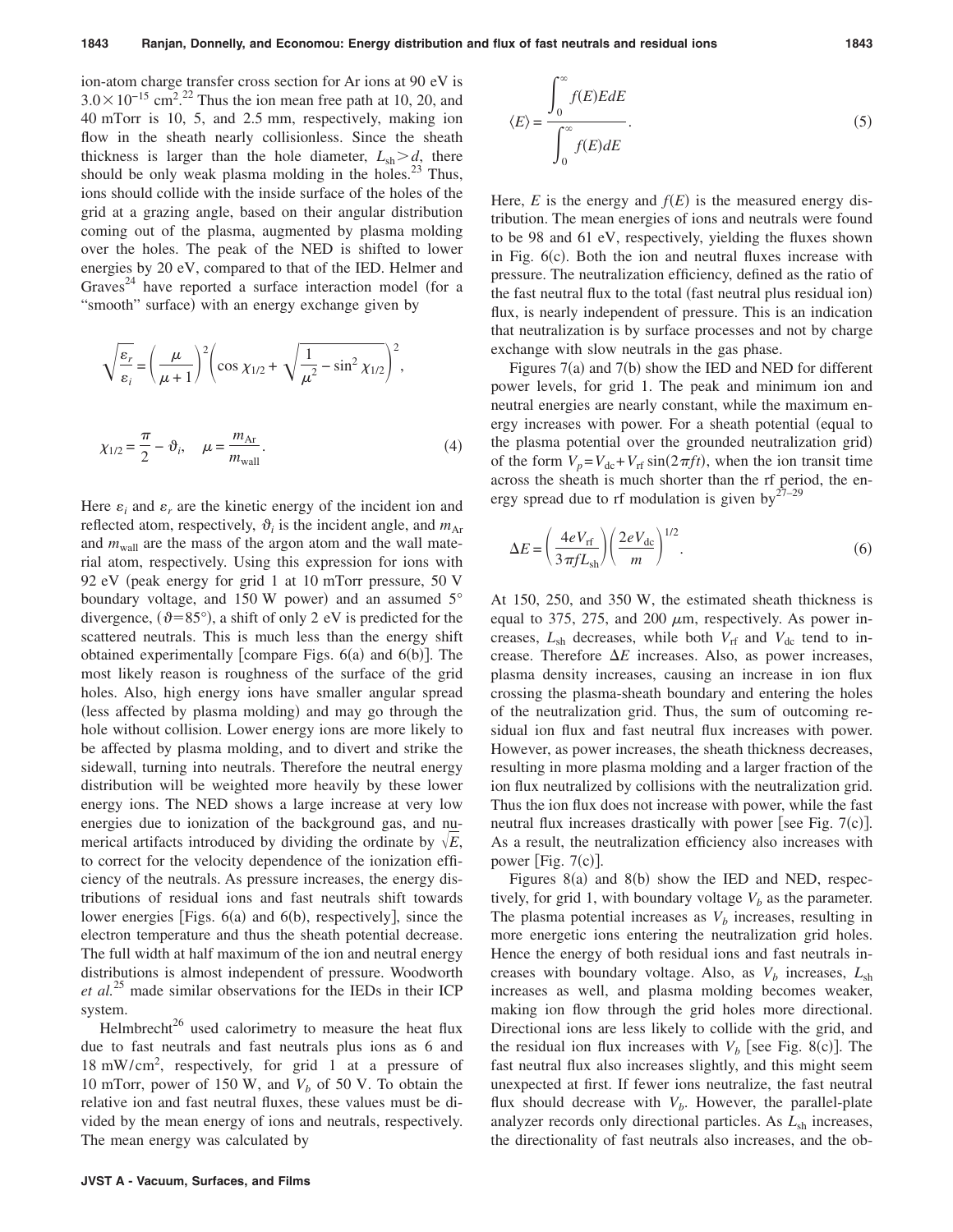

FIG. 7. (a) Residual ion energy distribution. (b) Fast neutral energy distribution. (c) Residual ion flux, fast neutral flux, and neutralization efficiency. Conditions: 10 mTorr pressure and 50 V boundary voltage. The hole diameter was 154  $\mu$ m and the hole aspect ratio was 7:1.

served neutral flux is higher at higher  $V_b$ . The net result is that the neutralization efficiency decreases with  $V<sub>b</sub>$ .

Figures  $9(a)$  and  $9(b)$  show the IED and NED, respectively, for neutralization grid 2 (Table I), with pressure as the parameter. The NEDs are shifted to even lower energies with respect to the IEDs for grid 2, as compared to grid 1. This is because of more severe molding (due to larger hole diameter) in this case causing ions to strike the walls of the grid at larger angles (off the vertical) and lose more energy. The residual ion flux decreases as pressure increases, in contrast to grid  $1$  [Fig.  $6(c)$ ]. The mean free paths for ion-atom charge



) Residual ion energy distribution. (b) Fast neutral energy distribution. (c) Residual ion flux, fast neutral flux, and neutralization efficiency. Conditions: 150 W power and 10 mTorr pressure. The hole diameter was 154  $\mu$ m and the hole aspect ratio was 7:1.

transfer collisions at 10, 20, and 40 mTorr are 10, 5, and 2.5 mm, respectively, while the thickness of grid 2 is 2.3 mm. Thus gas-phase charge exchange collisions are likely in this case as ions pass through the neutralization grid holes, reducing ion flux. The fast neutral flux increases correspondingly, and this yields a neutralization efficiency that is an increasing function of pressure [see Fig.  $9(c)$ ]. The characteristics of neutralization grids 3 and 4 (Table I) were similar to those of grid 2.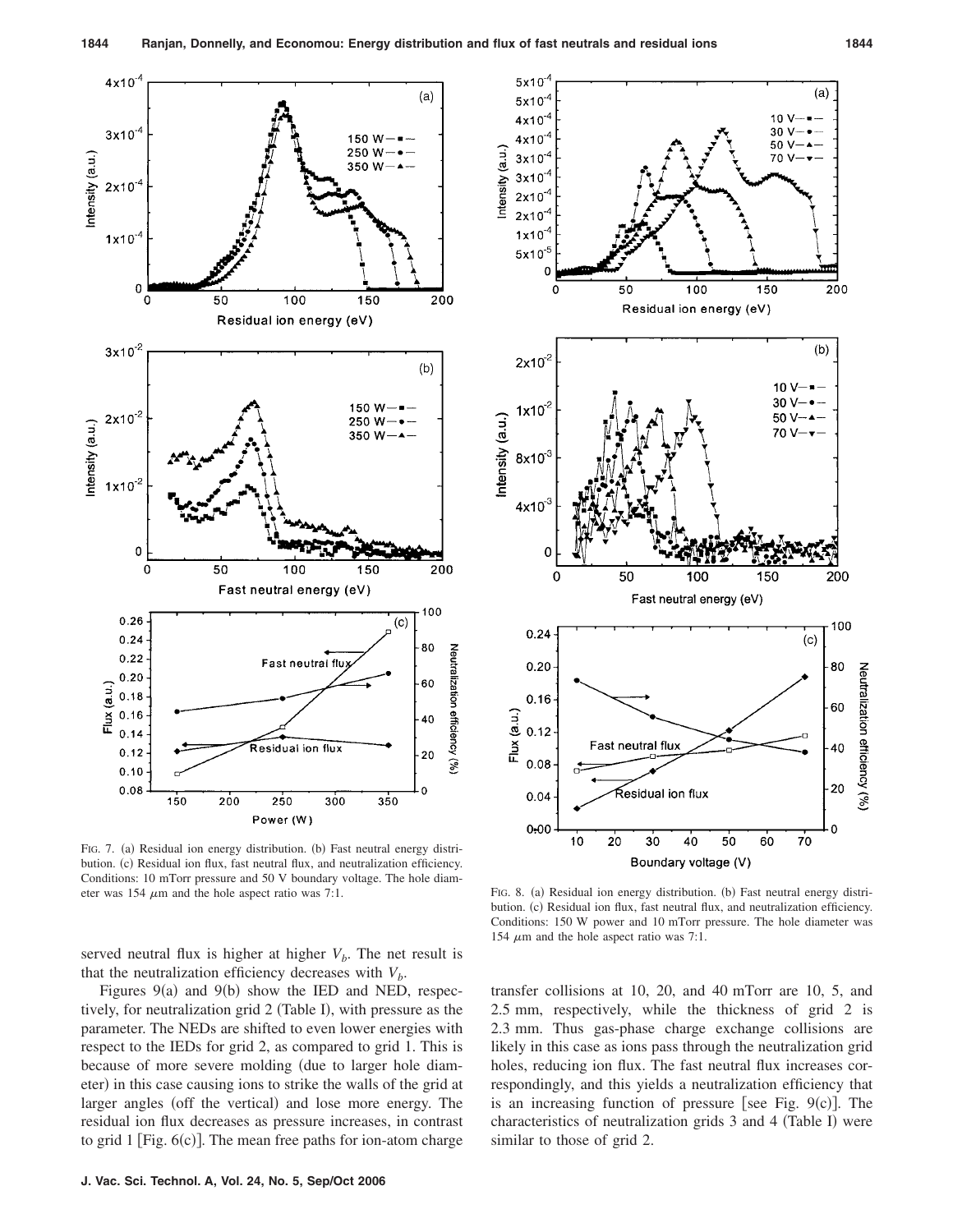

FIG. 9. (a) Residual ion energy distribution. (b) Fast neutral energy distribution. (c) Residual ion flux, fast neutral flux, and neutralization efficiency. Conditions: 150 W power and 50 V boundary voltage. The hole diameter was 330  $\mu$ m and hole aspect ratio was 10:1.

Figure 10 shows the residual ion and fast neutral fluxes for different grids at a pressure of 10 mTorr, power of 150 W, and boundary voltage of 50 V. The residual ion flux steadily decreases as the diameter of the neutralization grid holes or their aspect ratio increases. As the hole diameter increases, plasma molding becomes more severe, and more of the oncoming ions are diverted to strike the inside surface of the holes and neutralize. For the 330  $\mu$ m diameter hole, the ion flux decreases by a factor of 1.6 as the aspect ratio  $(AR)$  increases from 7:1 (grid 2) to 10:1 (grid 3). In contrast, the fast neutral flux increases as AR increases. Thicker grids



FIG. 10. Residual ion flux and fast neutral flux as a function of hole diameter and hole aspect ratio. Conditions: 10 mTorr pressure, 150 W power, and 50 V boundary voltage.

cause more ions to collide with the walls, creating more fast neutrals. Regarding the hole size dependence, the fast neutral flux increases by going from 154 to 330  $\mu$ m diameter holes, only to drop as the hole diameter is further increased to 630  $\mu$ m. For these conditions, the sheath thickness is  $L_{sh}$ = 370  $\mu$ m. For a hole diameter of 330  $\mu$ m, the plasma-sheath interface gently dips in the hole and facilitates formation of fast neutrals. For a 630  $\mu$ m diameter hole, plasma molding becomes so severe (see Fig. 11) that ions strike the wall at angles large enough for the resulting fast neutrals to be highly divergent. Such divergent neutrals do not make it to the input aperture of the analyzer to be detected. In fact,



FIG. 11. Schematic of plasma molding over holes with different diameters: (a) gentle molding for a sheath thickness comparable to the hole diameter and (b) severe molding for a sheath thickness much less than the hole diameter.